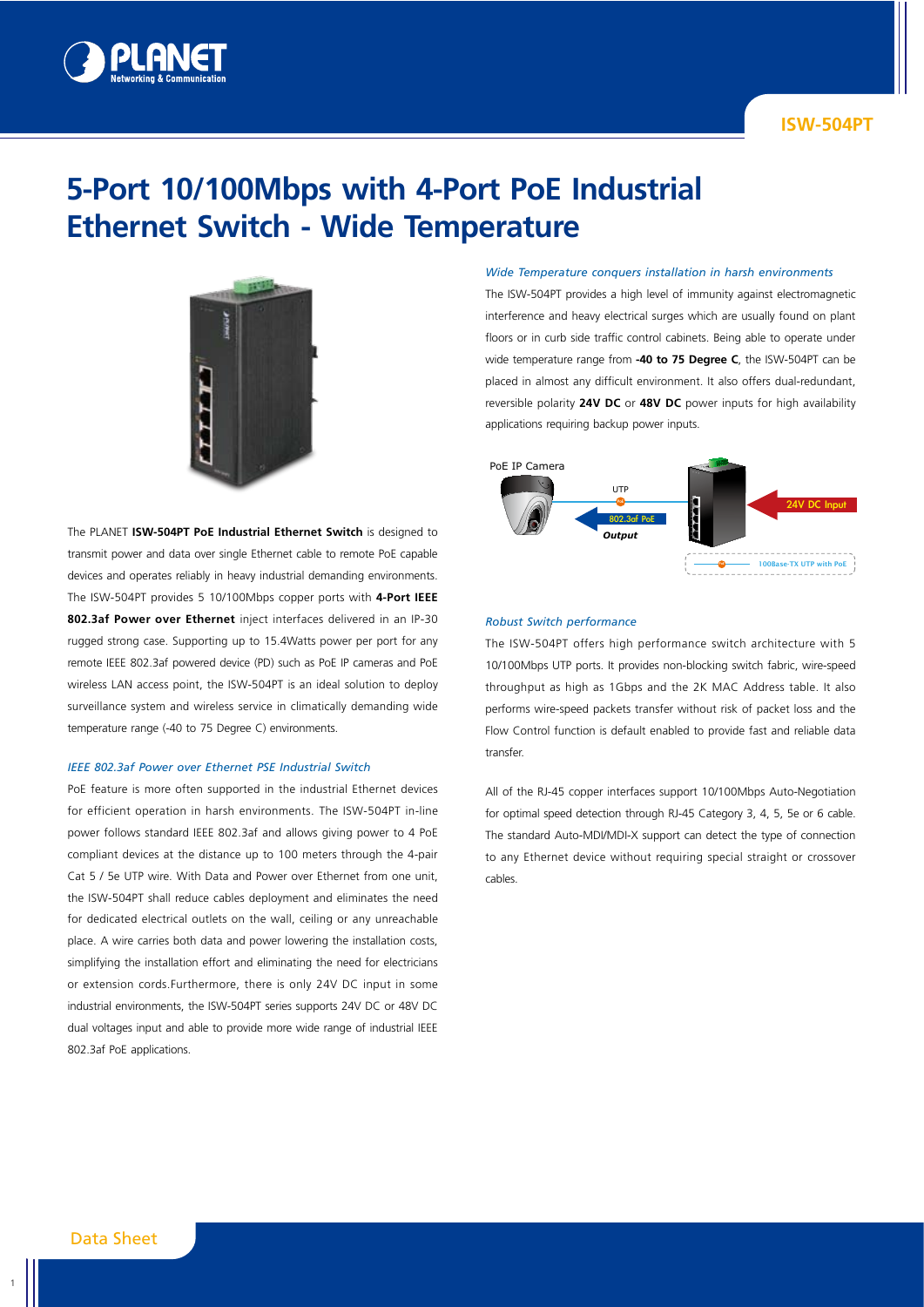

# **ISW-504PT**

### **Key Features**

## *Physical Port*

- 5-Port 10/100Mbps RJ-45 with auto MDI/MDI-X function
- 4-Port support 48V DC power to PoE Powered Device (Port-1 to Port-4)

#### *IEEE 802.3af PoE*

- Complies with IEEE 802.3af Power over Ethernet End-Span PSE
- Up to 4 IEEE 802.3af devices powered
- Supports PoE Power up to 15.4 Watts for each PoE port
- Auto detect powered device (PD)
- Circuit protection prevent power interference between ports
- Remote power feeding up to 100m

#### *Layer 2 Features*

- Supports Auto-Negotiation and 10/100Mbps Half / Full Duplex and Auto MDI/MDI-X
- High performance Store and Forward architecture, runt / CRC filtering eliminates erroneous packets to optimize the network bandwidth
- Prevents packet loss with back pressure (Half-Duplex) and IEEE 802.3x PAUSE frame flow control (Full-Duplex)
- Automatic address learning and address aging
- Integrated address look-up engine, support 2K absolute MAC addresses
- CSMA / CD Protocol

#### *Industrial Case / Installation*

- IP-30 Aluminum metal case protection
- DIN Rail and Wall Mount Design
- Redundant Power Design
- 24V or 48V DC, redundant power with polarity reverse protect function
- Supports EFT protection 6000 VDC for power line
- Supports 6000 VDC Ethernet ESD protection
- -40 to 75 Degree C operation temperature

## **Applications**

#### *Industrial area Department/ Workgroup PoE Switch*

Providing up to 4 PoE, in-line power interface, the ISW-504PT can easily build a power centrally-controlled IP phone system, IP surveillance system, and wireless AP group for the enterprise. For instance, 4 camera / AP can be easily installed around the corner of the company for surveillance demands or building a wireless roaming environment in the office. Without the power-socket limitation, the ISW-504PT makes the installation of IP cameras or WLAN AP more easily and efficiently.



## Data Sheet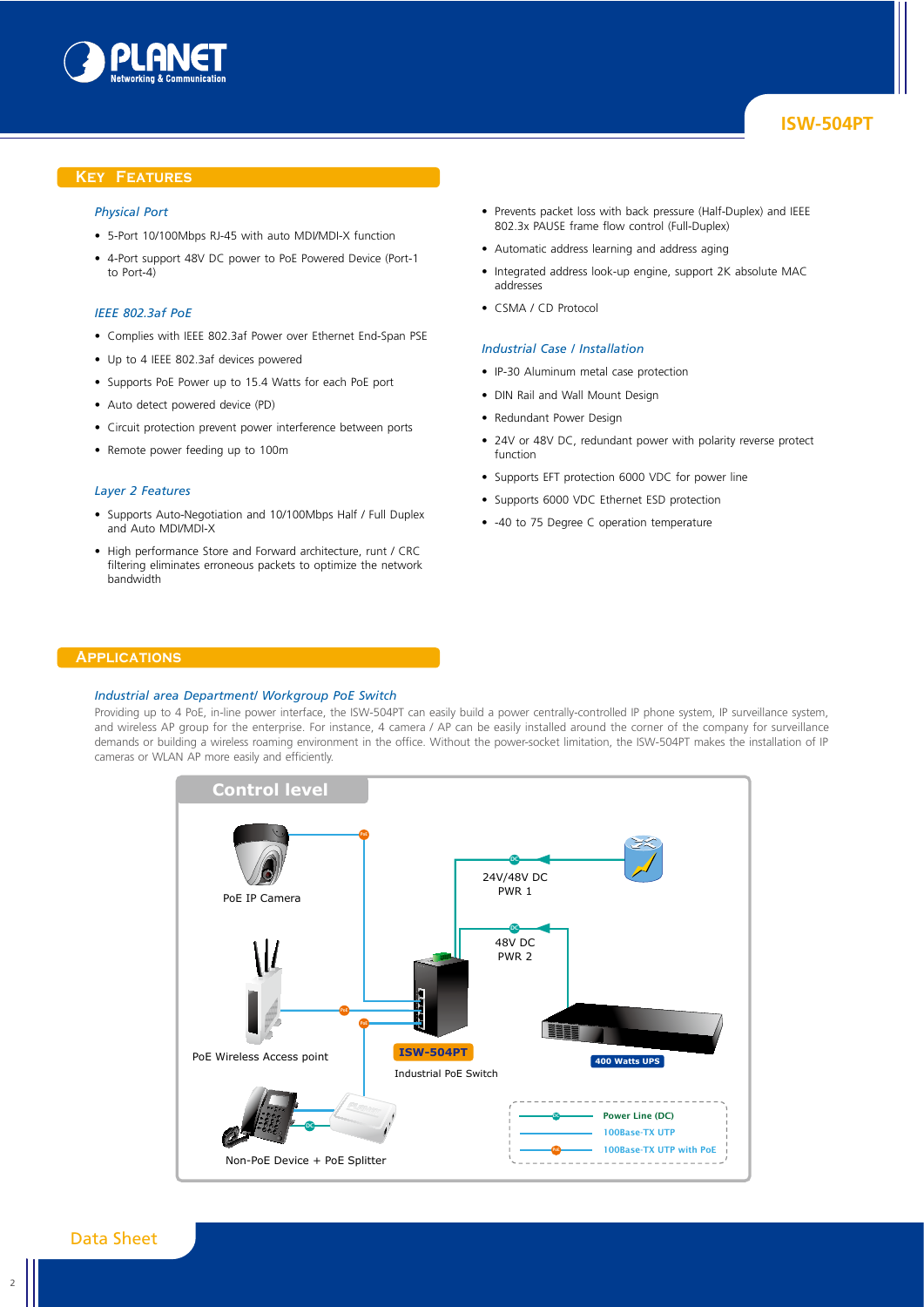

## **Specification**

| Product                        | $(-40-75$ Degree C)                                       | 5-Port 10/100Mbps with 4-Port PoE Industrial Ethernet Switch |  |
|--------------------------------|-----------------------------------------------------------|--------------------------------------------------------------|--|
| Model                          | <b>ISW-504PT</b>                                          |                                                              |  |
| <b>Hardware Specification</b>  |                                                           |                                                              |  |
| 10/100Base-TX Ports            | 5                                                         |                                                              |  |
| IEEE 802.3af PoE ports         | $\overline{A}$                                            |                                                              |  |
| Dimension (D x W x H)          | 135 x 87.8 x 56 mm                                        |                                                              |  |
| Weight                         | 842g                                                      |                                                              |  |
| Power I FD                     | Power1, Power2 and Fault                                  |                                                              |  |
|                                | Port 1~4: PoE in-use, LNK / ACT                           |                                                              |  |
|                                | Port 5: LNK / ACT                                         |                                                              |  |
| <b>Power Requirement</b>       | 24 or 48 VDC input                                        |                                                              |  |
|                                | Redundant power with polarity reverse protection function |                                                              |  |
| Installation                   | DIN Rail kit and Wall Mount ear                           |                                                              |  |
| Alarm                          | Provides one relay output for power fail                  |                                                              |  |
|                                | Alarm Relay current carry ability: 1A @ DC 24V            |                                                              |  |
| <b>Power over Ethernet</b>     |                                                           |                                                              |  |
| PoE Standard                   | IEEE 802.3af Power over Ethernet / PSE                    |                                                              |  |
| PoE Power Supply Type          | End-Span                                                  |                                                              |  |
| PoE Power Output               | Per Port 48V DC, 350mA. Max. 15.4 Watts                   |                                                              |  |
| Power Pin Assignment           | $1/2(+)$ , $3/6(-)$                                       |                                                              |  |
| <b>Switch Specification</b>    |                                                           |                                                              |  |
| Switch Processing Scheme       | Store-and-Forward                                         |                                                              |  |
| <b>Address Table</b>           | 2K entries                                                |                                                              |  |
|                                | Back Pressure for Half Duplex                             |                                                              |  |
| <b>Flow Control</b>            | IEEE 802.3x Pause Frame for Full Duplex                   |                                                              |  |
| Switch fabric                  | 1Gbps                                                     |                                                              |  |
| Throughput (packet per second) | 0.74Mpps@64bytes                                          |                                                              |  |
| Network cables                 | 10/100Base-TX:                                            |                                                              |  |
|                                | Cat. 3, 4, 5, 5e and 6 UTP cable (100 meters max.)        |                                                              |  |
|                                | EIA/TIA-568 100-ohm STP (100meters, max.)                 |                                                              |  |
| <b>Regulation Compliance</b>   | FCC Part 15 Class A, CE                                   |                                                              |  |
| <b>Stability Testing</b>       | IEC60068-2-32 (Free Fall)                                 |                                                              |  |
|                                | IEC60068-2-27 (Shock)                                     |                                                              |  |
|                                | IEC60068-2-6 (Vibration)                                  |                                                              |  |
| <b>Standard Compliance</b>     | IEEE 802.3                                                | Ethernet                                                     |  |
|                                | IEEE 802.3u                                               | Fast Ethernet                                                |  |
|                                | IEEE 802.3x                                               | Flow Control                                                 |  |
|                                | IEEE 802.3af                                              | Power over Ethernet                                          |  |
| Environment                    |                                                           |                                                              |  |
| Temperature                    | Operating: -40~75 Degree C                                |                                                              |  |
|                                | Storage: -40~85 Degree C                                  |                                                              |  |
| Humidity                       |                                                           | Operating: 5~90%, Storage: 5~90% (Non-condensing)            |  |
|                                |                                                           |                                                              |  |

## **Ordering Information**

*ISW-504PT* 5-Port 10/100Mbps with 4-Port PoE Industrial Ethernet Switch (-40~75 Degree C)

# Data Sheet